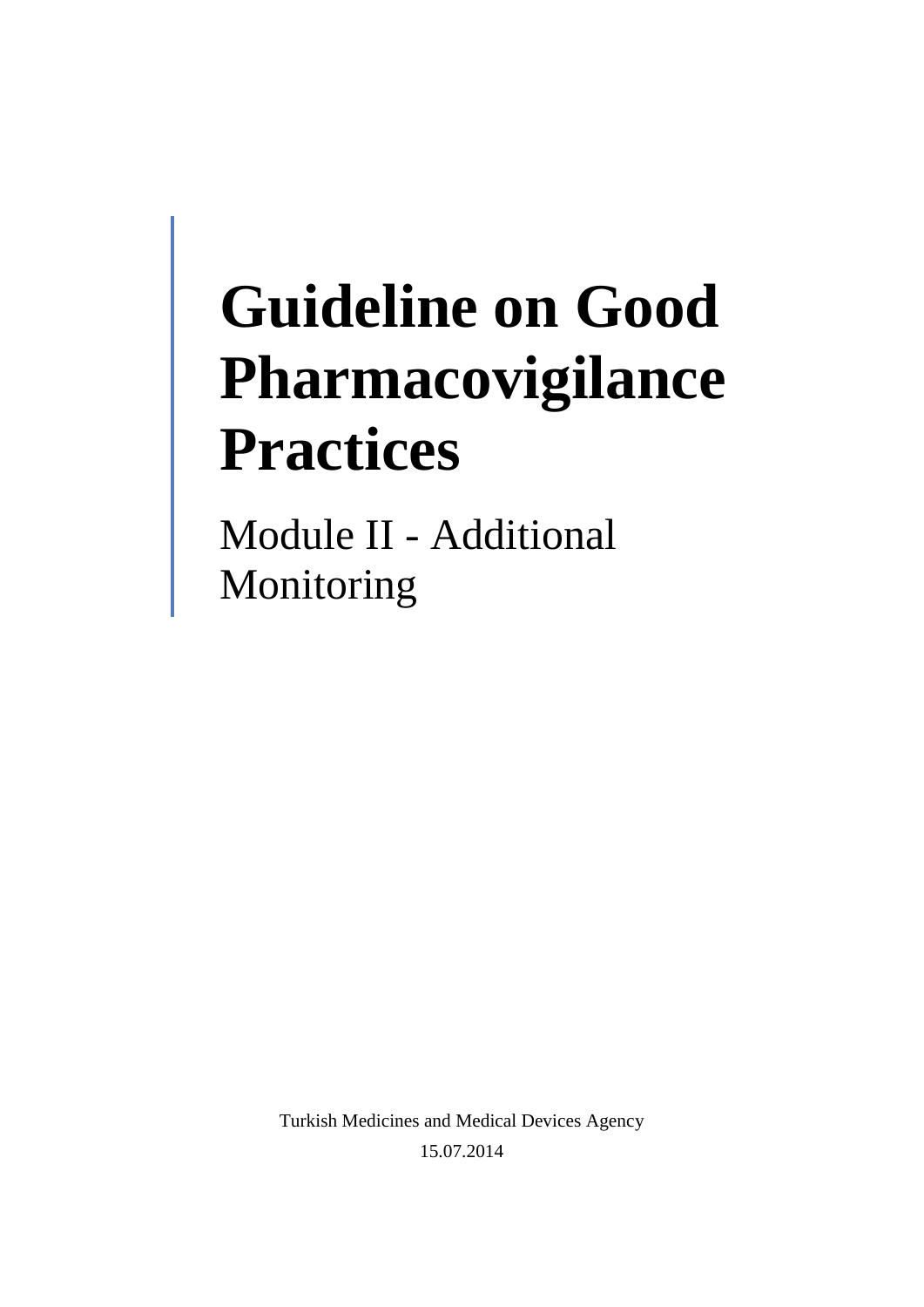# **Table of Contents**

| 2.1 Principles for assigning additional monitoring status to a medicinal product  2           |
|-----------------------------------------------------------------------------------------------|
|                                                                                               |
|                                                                                               |
|                                                                                               |
| 3.1 Criteria for including a medicinal product in the additional monitoring list 3            |
|                                                                                               |
| 3.2 Criteria for defining the initial time period of maintenance in the additional monitoring |
|                                                                                               |
|                                                                                               |
|                                                                                               |
|                                                                                               |
| 3.5 Transitional period for authorized medicinal products to be included in the additional    |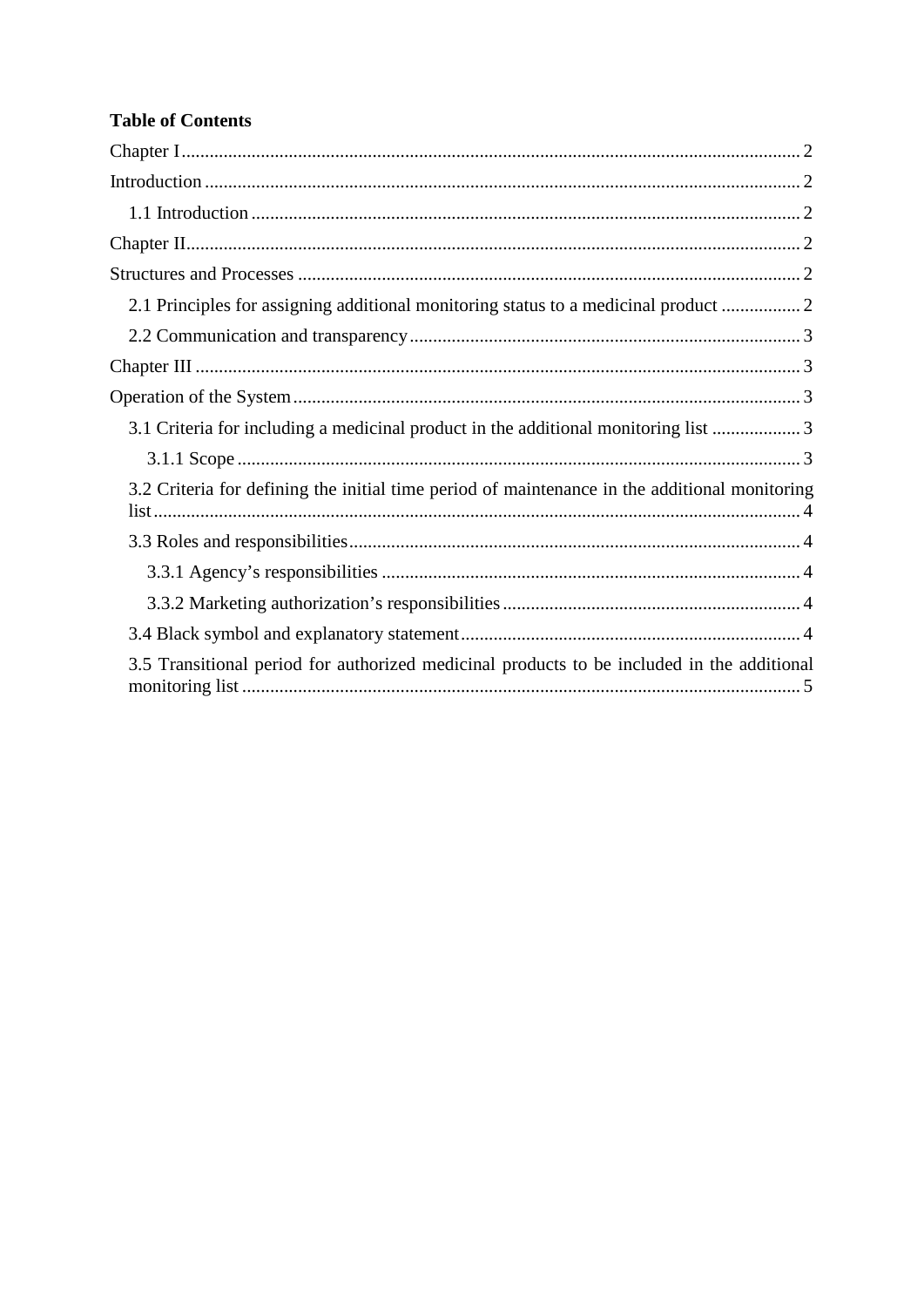# **Chapter I Introduction**

#### <span id="page-2-2"></span><span id="page-2-1"></span><span id="page-2-0"></span>**1.1 Introduction**

Pharmacovigilance is a vital public health service with the aim of rapidly detecting and responding to potential safety hazards associated with the use of medicinal products.

A medicinal product is authorized on the basis that, its benefit-risk balance is considered to be positive at that time for a specified target population within its approved indication s. However, not all risks can be identified at the time of initial authorization and some of the risks associated with the use of a medicinal product emerge or are further characterized in the post-authorization phase of the product's lifecycle. To strengthen the safety monitoring of medicinal products, the "Regulation on the Safety of Medicinal Products," issued on April 15, 2014, has introduced a framework for enhanced risk proportionate post-authorization data collection for medicinal products, including the concept of additional monitoring for certain medicinal products.

As defined in the eighth paragraph of Article 8 of the Regulation on the Safety of Medicinal Products, the Agency will set up, maintain and make public a list of medicinal products that are subject to additional monitoring (hereafter referred to as "the List"). These medicinal products will be readily identifiable by an inverted equilateral black triangle  $\blacktriangledown$  as stipulated in the Regulation on the Safety of Medicinal Products. That triangle will be followed by an explanatory statement in the summary of product characteristics (SmPC) as follows: "This medicinal product is subject to additional monitoring. This triangle will allow quick identification of new safety information. Healthcare professionals are asked to report any suspected adverse reactions to TÜFAM. See section 4.8 for how to report adverse reactions."

A similar statement will also be included in the package leaflet. This explanatory statement is intended to encourage healthcare professionals and patients to report all suspected adverse reactions.

Post-authorization spontaneous adverse reaction reports remain a cornerstone of pharmacovigilance. Data from adverse reaction reports is a key source of information for signal detection activities. Increasing the awareness of healthcare professionals and patients of the need to report suspected adverse reactions and encouraging their reporting is therefore an important means of monitoring the safety profile of a medicinal product.

The concept of additional monitoring originates primarily from the need to enhance the adverse reaction reporting rates for newly authorized products for which the safety profile might not be fully characterized or for products with newly emerging safety concerns that also need to be better characterized. The main goals are to collect additional information as early as possible to further elucidate the risk profile of products when used in clinical practice and thereby informing the safe and effective use of medicinal products.

# **Chapter II**

# **Structures and Processes**

#### <span id="page-2-5"></span><span id="page-2-4"></span><span id="page-2-3"></span>**2.1 Principles for assigning additional monitoring status to a medicinal product**

All medicines are authorized on the basis that the benefit of treatment is considered to outweigh the potential risks. To come to this conclusion for a marketing authorization, data from clinical trials conducted during the development of a medicine are assessed. However,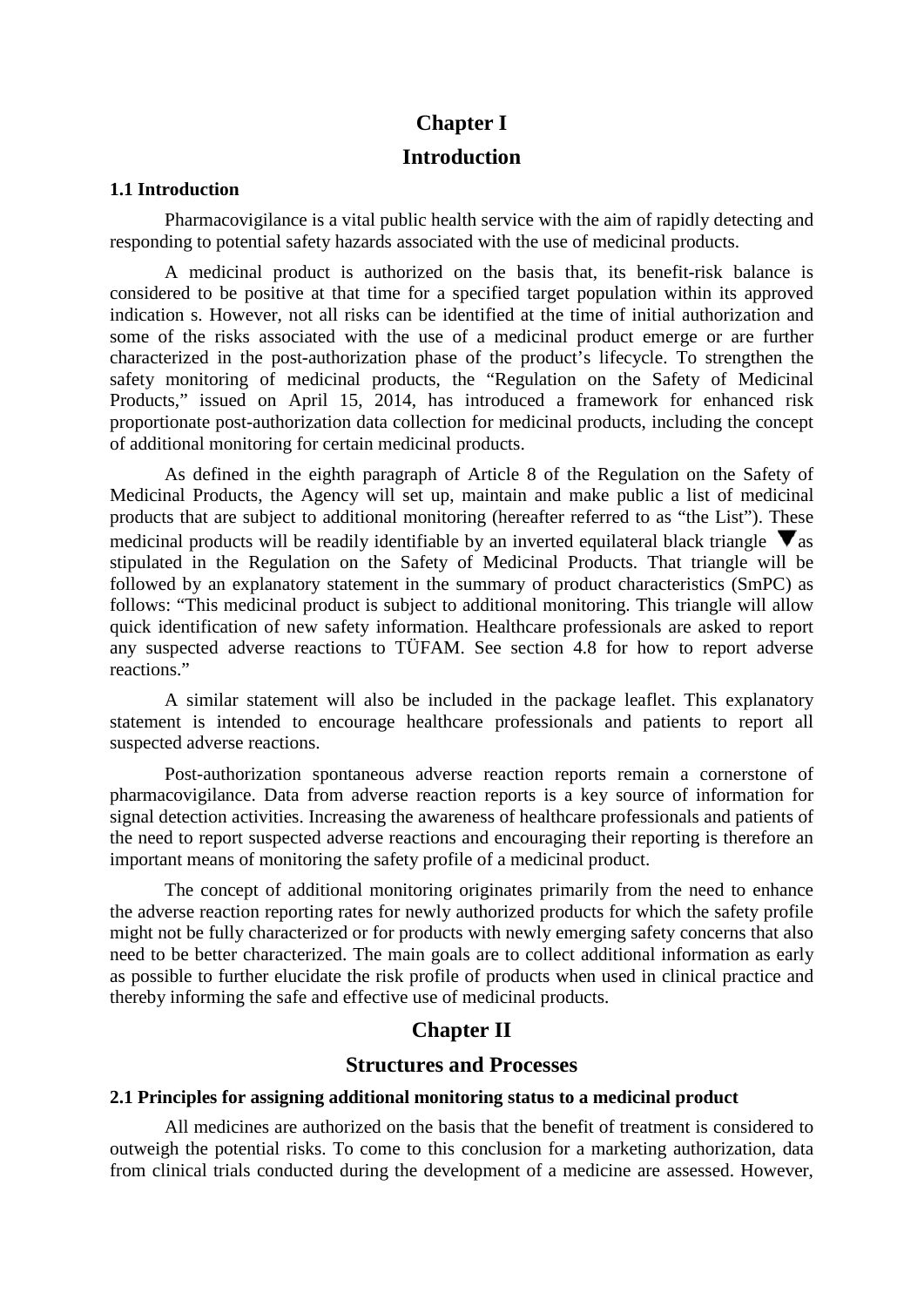adverse reactions which occur rarely or after a long time may become apparent only once the product is used in a wider population and/or after long term use. In addition, the benefits and risks of a medicine may have been evaluated in conditions which may differ from everyday practice, e.g. clinical trials might exclude certain types of patients with multiple comorbidities or concomitant medications. Therefore, after a medicine is placed on the market, its use in the wider population requires continuous monitoring. Marketing authorization holders and the Agency continuously monitor medicinal products for any information that becomes available and assess whether it impacts on the benefit-risk profile of the medicinal product. However, for certain medicinal products enhanced post-authorization data collection is needed to ensure that any new safety hazards are identified as promptly as possible and that appropriate action can be initiated immediately. Therefore, in order to strengthen the monitoring of certain medicinal products and in particular to encourage the spontaneous reporting of adverse reactions, the concept of additional monitoring has been introduced.

Additional monitoring status can be assigned to a medicinal product at the time of granting a marketing authorization or in some cases at later stages of the product life cycle when a new safety concern has been identified. The additional monitoring status is particularly important when granting marketing authorization for medicinal products containing a new active substance and for all biological medicinal products, which are priorities for pharmacovigilance. The Agency may also require additional monitoring status for a medicinal product which is subject to specific obligations imposed on the marketing authorization holder e.g. the conduct of a post-authorization safety study or restrictions with regards to the safe and effective use of the medicinal product.

## <span id="page-3-0"></span>**2.2 Communication and transparency**

The additional monitoring status needs to be communicated to healthcare professionals and patients in such a way that it increases reporting of suspected adverse reactions without creating undue alarm. A publicly available list of medicinal products with additional monitoring status will be kept up to date by the Agency. In addition, healthcare professionals and patients should be enabled to easily identify those products through the summary of product characteristics/package leaflet. The publication of the list together with appropriate communication should encourage healthcare professionals and patients to report all suspected adverse drug reactions for all medicinal products subject to additional monitoring.

# **Chapter III**

# **Operation of the System**

## <span id="page-3-4"></span><span id="page-3-3"></span><span id="page-3-2"></span><span id="page-3-1"></span>**3.1 Criteria for including a medicinal product in the additional monitoring list**

## **3.1.1 Scope**

According to the eighth paragraph of Article 8 of the Regulation, it is mandatory to include the following categories of medicinal products in the list:

- medicinal products included in an additional monitoring list in the international practice;
- biosimilar medicinal products, authorized or pending authorization;
- medicinal products monitored in Turkey using special monitoring systems (e.g. drug safety monitoring form, web-based monitoring system, drugs subjected to restricted distribution);
- medicinal products authorized/pending authorization under exceptional circumstances, as provided in the Regulation on the Registration of Human Medicinal Products;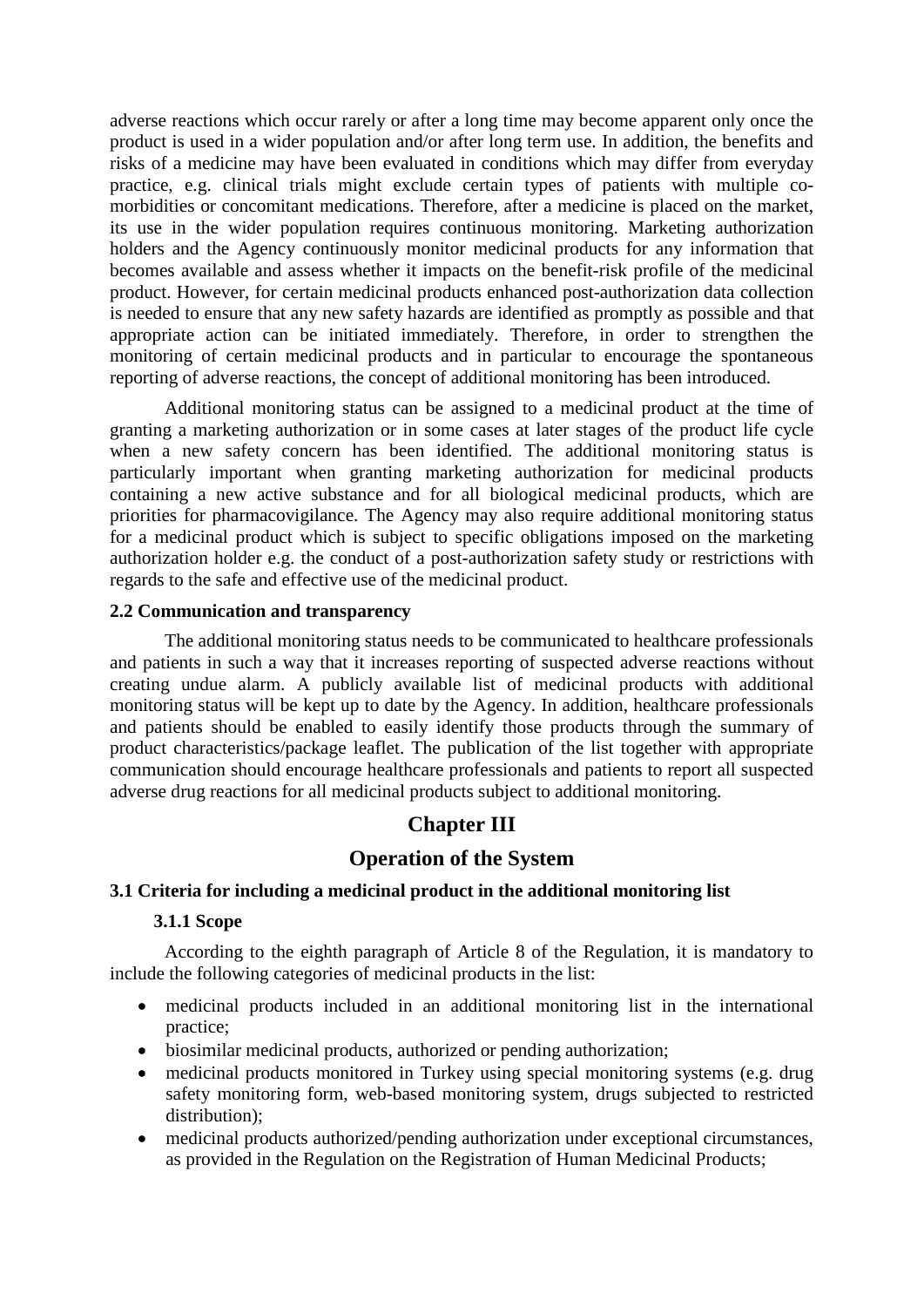- medicinal products authorized conditional on the performance of post-authorization safety studies;
- medicinal products for which marketing authorization application was submitted after 15.04.2014, which contain a new active substance not contained in any other medicinal product previously authorized in Turkey;
- any biotechnological medicinal products for which marketing authorization application was submitted after 15.04.2014;
- any blood products authorized after 01.01.2011;
- medicinal products designated by the Agency.

# <span id="page-4-0"></span>**3.2 Criteria for defining the initial time period of maintenance in the additional monitoring list**

The Agency will remove a medicinal product from the list after five years from the authorization date in Turkey, or may extend this time period. A product may be added to the list again if new safety concerns arise during the product's life cycle.

## <span id="page-4-2"></span><span id="page-4-1"></span>**3.3 Roles and responsibilities**

# **3.3.1 Agency's responsibilities**

The Agency will:

- decide if a medicinal product should be subjected to additional monitoring, and hence included in the list;
- publish a publicly available list of medicinal products that are subject to additional monitoring;
- <span id="page-4-3"></span>• remove medicinal products from the list after a pre-determined time period.

# **3.3.2 Marketing authorization's responsibilities**

The marketing authorization holder will:

- continuously monitor the list of medicinal products subject to additional monitoring, including in the SmPC and PL of their medicinal products the symbol  $\nabla$  and the standardized explanatory statement on additional monitoring;
- include information on the status of additional monitoring in any material to be distributed to healthcare professionals and patients, and encourage reporting of adverse reactions, as agreed with national competent authorities;
- submit the relevant variation application to include or remove the black symbol and the standardized explanatory sentence from the SmPC and PL.

# <span id="page-4-4"></span>**3.4 Black symbol and explanatory statement**

The length of each side of the inverted black triangle should be at least 5 mm and compatible with the size of the standardized sentence that follows the triangle.

For medicinal products included in the list, the top section of the SmPC will include the following statement above the medicinal product's commercial name, immediately preceded by an inverted equilateral black triangle: " $\nabla$  This medicinal product is subject to additional monitoring. This triangle will allow quick identification of new safety information. Healthcare professionals are expected to report any suspected adverse reactions to TÜFAM. See section 4.8 for how to report adverse reactions."

A similar statement will also be included in the package leaflet as follows, immediately after the statement of active substance(s) and excipients: " $\nabla$ This medicine is subject to additional monitoring. This triangle will allow quick identification of new safety